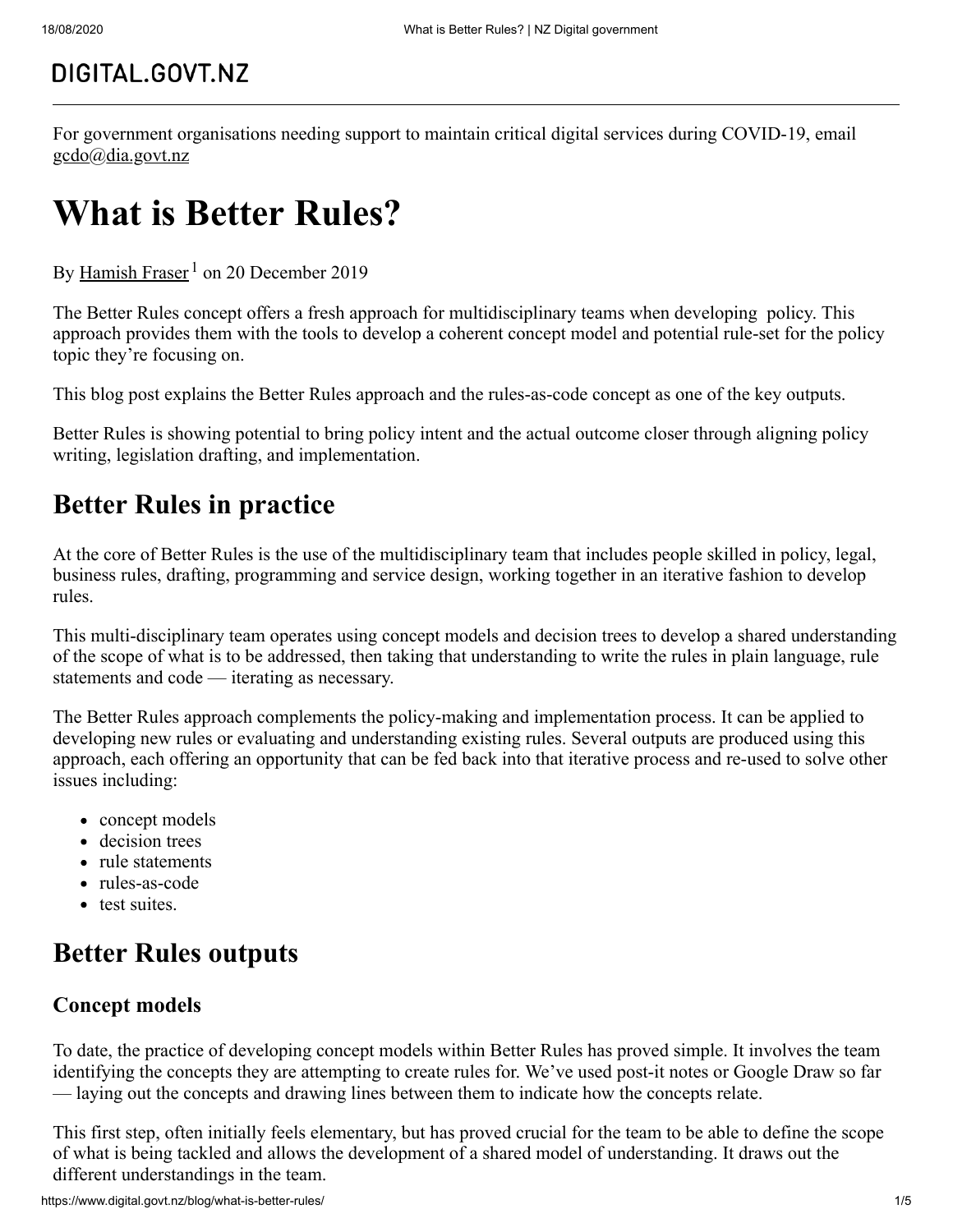#### **Decision trees**

The decision trees allow the team to start to map out the order in which the concepts need to be addressed when considering rules that will work. Both of these outputs may have long term value if digitised and stored somewhere central, capturing institutional knowledge for future reference or re-use.

#### **Rule statements**

These are short plain language statements which describe each of the proposed rules. The iterative practice of describing them in plain language for humans while simultaneously describing them in html code for machines provides valuable insights into previously unidentified issues. These rule statements are later useful for legislative drafters.

#### **Rules-as-code**

Computer code plays an interesting role. Firstly there's the pragmatic realisation that computers have been a vital part of rule implementation for some time with a lot of government rules already being interpreted subjectively and then coded into software in both the public and private sectors.

What we have discovered through the Better Rules work is that attempting to explain a rule set to a computer can significantly impact how this is implemented.

The best way to describe what happens in this process (other than experiencing it) is that the computer acts as a brutal mirror without assumption or context and forces into the open the assumptions and context held by the team.

An example of the consequences of this are currently being experienced through the challenges being experienced with the Holidays Act.

The uses of this particular output however are large and varied. Here is a brief summary of some of those uses and what they might offer:

#### **Simulations:**

Combining datasets relevant to the concept being addressed with rules-as-code allows for simulations that can feedback into the Better Rules process. These scenarios (think digital 'twins') allow experimentation with various parameters and may well lead to entirely new solutions not previously explored.

#### **Implementation:**

If the rules-as-code code is published in a suitable format, government departments and others could more easily implement those rules into their business systems. This process would vastly decrease the differing implementations and discrepancies.

#### **Publication:**

In the same way the New Zealand government publishes its legislation at [New Zealand Legislation](http://www.legislation.govt.nz/)  $2$ , legislation-as-code could also be published in an open executable format allowing for non-government entities to build services informed by law.

#### **Powering government services:**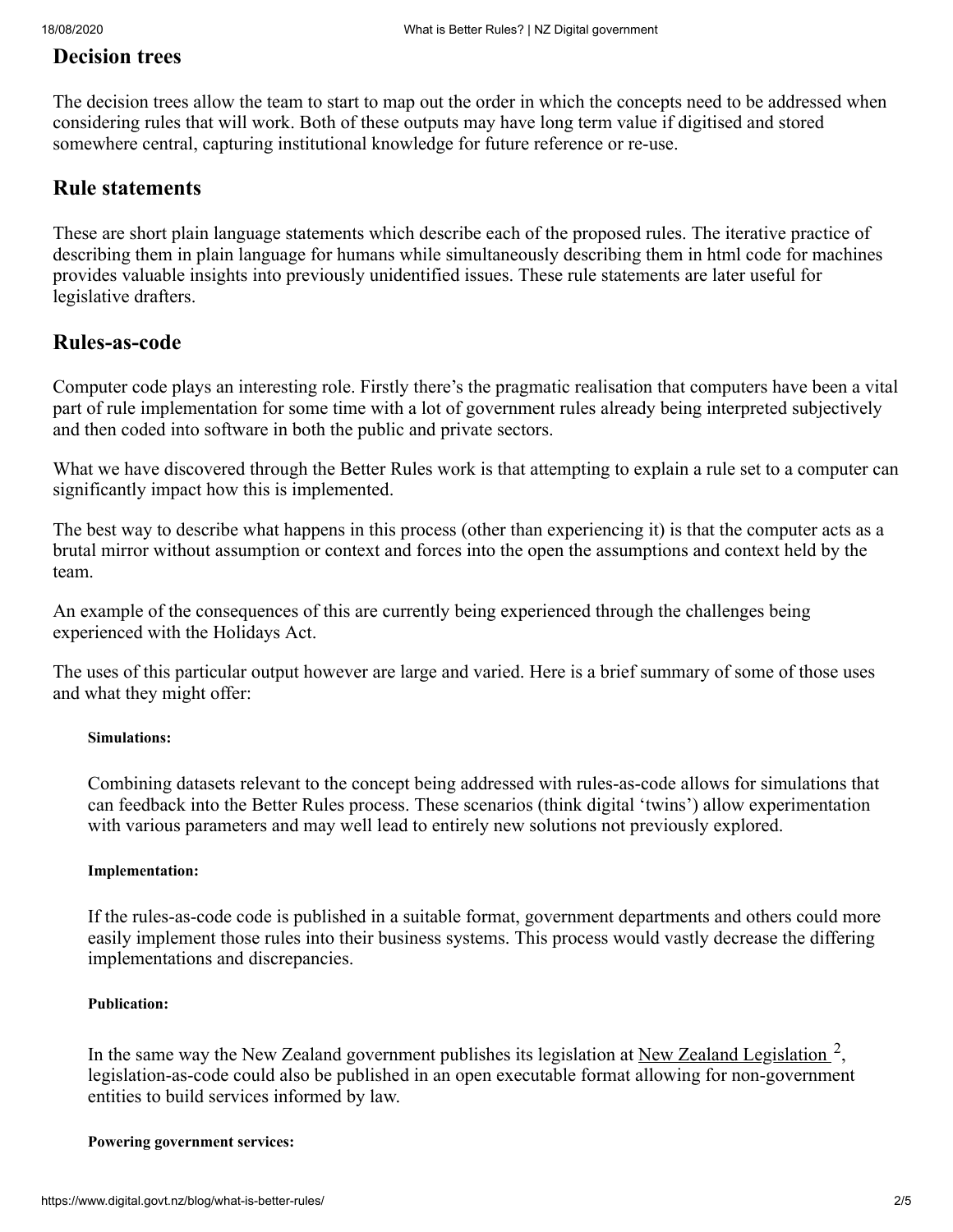#### 18/08/2020 What is Better Rules? | NZ Digital government

In New Zealand the legislation as code model has been used in a several government services including  $S$ martStart  $^3$  and the Rates Rebates project that was run out of the Service Innovation Lab.

The process of Rule Statements and rules-as-code being written may iterate many times as the issues raised are grappled with. This will also often highlight issues with the underlying concept model design.

It's important to note that rules-as-code can exist separate from the Better Rules process and is a large field of expertise in its own right that overlaps into other areas, such as business contracts, trade agreements and business rules.

#### **Test suites**

Within policy, these tests are often described as scenarios. In the field of programming these tests are often described as test suites, and used in what's known as test-driven-development.

The tests describe a scenario along with the expected (policy) outcomes that the test should deliver. When this concept is combined with rules-as-code, computers can be leveraged to store large numbers of these tests describing as many unique scenarios as needed to be captured and then the machines can execute these tests en masse, producing immediate reports.

If stored and published alongside the rules-as-code, these test suites provide another way to assess if policy intent will be met and capture existing institutional knowledge for future maintainers of the rules.

## **Current projects related to the Better Rules approach**

#### **The Better Rules team**

This is an informal group representing interested parties from MBIE (Better for Business), Department of Internal Affairs, Inland Revenue, The Policy Project, Parliamentary Counsel Office and others.

### **Wellington Council District Plan Discovery (RuBRIC)**

A team at the Wellington City Council has developed a pilot project looking at how to incorporate the Better Rules methodologies along with the rules-as-code concepts into the development of their new District Plan scheduled for 2020.

### **Legislation-as-code in New Zealand**

Funding from the New Zealand Law Foundation has been made available for a 9-month project described as "examining the legal, social, constitutional and democratic implications of converting, drafting and consuming legislation in machine-readable computer languages, commonly known as code." [Legislation as code in New Zealand](https://www.brainbox.institute/legislation-as-code-in-new-zealand)  $4$ 

### **All-of-government Payroll Program — Supporting payroll practitioners**

This is a project that is using Better Rules methodologies to identify and collate practices from government payroll practitioners and to understand the potential impacts of new legislation for these practitioners. [Improving government payroll systems](https://www.digital.govt.nz/digital-government/digital-transformation/improving-government-payroll-systems/) <sup>5</sup>

## **Better Rules is happening now**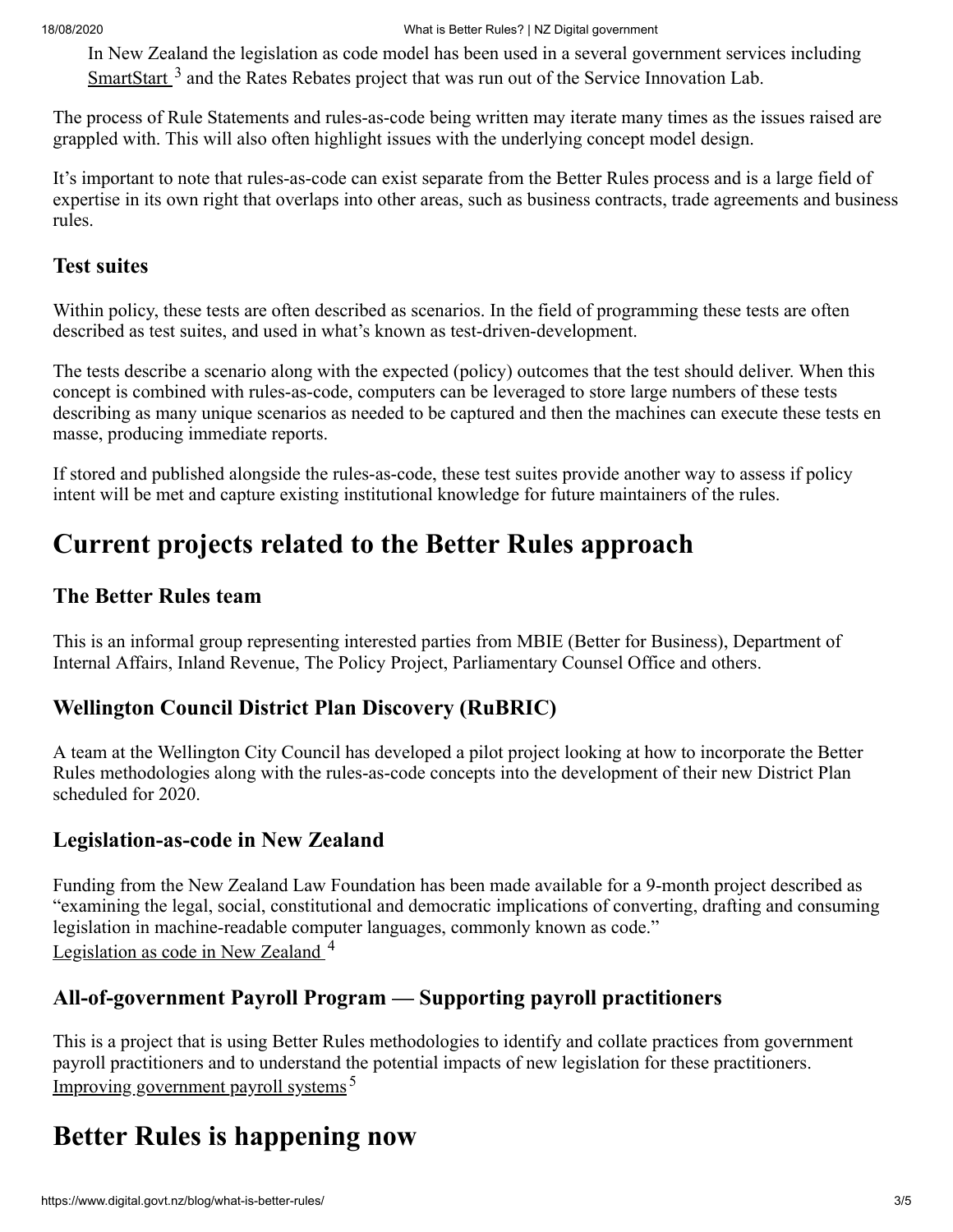Better Rules is already in use and being discussed in numerous places including:

- [International Recognition OECD Global Trends Report 2019](https://www.oecd.org/gov/embracing-innovation-in-government-global-trends-2019.htm)  $^6$
- [Better Rules discussion forum](https://discuss.digital.govt.nz/betterrules)  $<sup>7</sup>$ </sup>
- [SmartStart](https://smartstart.services.govt.nz/) 8
- [Holidays Act review](https://www.mbie.govt.nz/business-and-employment/employment-and-skills/employment-legislation-reviews/holidays-act-review/) 9
- [Research and development tax incentive](https://www.mbie.govt.nz/science-and-technology/science-and-innovation/funding-information-and-opportunities/r-d-tax-incentive/)  $10$
- [OpenFisca exploration](https://github.com/ServiceInnovationLab/openfisca-aotearoa)  $11$
- [ACC Discovery Report](https://serviceinnovationlab.github.io/2019/07/01/ACC-Better-Rules-Collaboration/)  $12$
- <u>[Rapa Ture Exploring the rules](https://www.rules.nz/)</u>  $^{13}$

## **Join the discussion forum**

[If you would like to learn more or contribute to the conversation about Better Rules, join our Better Rules](https://discuss.digital.govt.nz/betterrules) discussion forum <sup>14</sup>

## **Published**

20 December 2019

## **Categories**

[Engagement](https://www.digital.govt.nz/blog/category/engagement)  $^{16}$ , [Collaboration](https://www.digital.govt.nz/blog/category/collaboration)  $^{17}$ 

## **Tags**

[better rules](https://www.digital.govt.nz/blog/tag/better-rules)<sup>18</sup>

| Your name                          |
|------------------------------------|
| Email                              |
| Will not be published.<br>Comments |
|                                    |
|                                    |

No one has commented on this page yet.

**Page last updated:** 20 December 2019